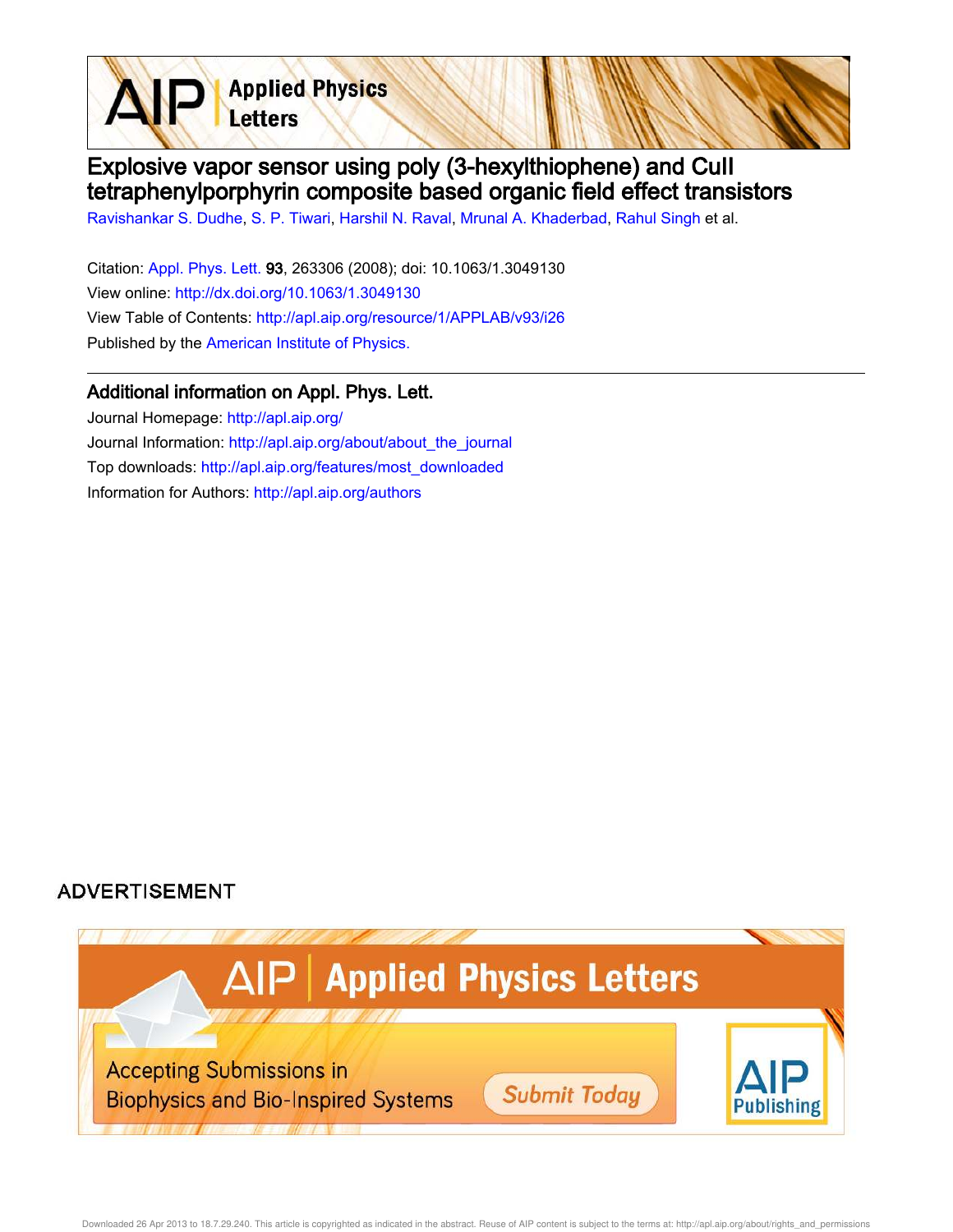## **Explosive vapor sensor using poly (3-hexylthiophene) and Cu<sup>II</sup> tetraphenylporphyrin composite based organic field effect transistors**

Ravishankar S. Dudhe,<sup>1</sup> S. P. Tiwari,<sup>1</sup> Harshil N. Raval,<sup>1</sup> Mrunal A. Khaderbad,<sup>1</sup> Rahul Singh,<sup>1</sup> Jasmine Sinha,<sup>2</sup> M. Yedukondalu,<sup>2</sup> M. Ravikanth,<sup>2</sup> Anil Kumar,<sup>2</sup> and V. Ramgopal Rao<sup>1,a)</sup>

<sup>1</sup>*Department of Electrical Engineering, Centre for Nanoelectronics, Indian Institute of Technology, Bombay 400 076, India*

<sup>2</sup>*Department of Chemistry, Indian Institute of Technology, Bombay 400 076, India*

(Received 5 June 2008; accepted 20 November 2008; published online 31 December 2008)

Organic field effect transistors based on poly(3-hexylthiophene) and Cu<sup>II</sup> tetraphenylporphyrin composite were investigated as sensors for detection of vapors of nitrobased explosive compounds, viz., 1,3,5-trinitro-1,3,5-triazacyclohexane (RDX), 2,4,6-trinitrotoluene (TNT), and dinitrobenzene, which are also strong oxidizing agents. Significant changes, suitable for sensor response, were observed in transistor "on" current  $(I_{on})$  and conductance  $(S)$  after exposure. A similar device response was, however, not observed for oxidizing agents such as benzoquinone and benzophenone. The Fourier transform infrared spectrometry experiments supported the results, where exposure to RDX and TNT vapors resulted in a significant shift in IR peaks. © *2008 American Institute of Physics*. [DOI: 10.1063/1.3049130]

In recent years, semiconducting materials based on organic molecules and polymers have been researched extensively for their electrical properties as active materials, mainly as organic field effect transistors (OFETs).<sup>1-3</sup> Lowcost integrated circuits with these OFETs have been demonstrated with polymer materials.<sup>4</sup> The application of organic polymers for sensing of various gases has also been reported in literature.<sup>5-8</sup> The alkoxy-substituted polyterthiophene thin film based organic transistors have been demonstrated to work as alcohol sensors with sensitivities as good as 0.7 ng/ppm.<sup>9</sup> Also, a humidity sensor based on  $1,4,5,8$ naphthalene-tetracabooxylic-diannhydride has been reported.<sup>10</sup> Use of sexithiophene in organic thin film transistor has been reported for detection of explosives, specifically 2,4,6-trinitrotoluene  $(TNT)$ .<sup>11</sup> The possible use of metalloporphyrins for detection of explosives (mainly  $TNT$ )<sup>12-14</sup> and toxic gases such as  $NO<sub>2</sub>$  (Refs. 15 and 16) has also been reported earlier. In this paper, the use of OFET is demonstrated as a sensor for nitrobased explosive compounds. Two parameters were employed for sensing; (i) drain Current *(I*<sub>on</sub>) and (ii) linear-region conductance *(S)*. A poly(3hexylthiophene) (P3HT) composite was employed as the organic semiconducting layer.

Three terminal OFETs were used for performing the experiments, using the bottom contact configuration. Figure 1 shows the schematic of device structure as well as the chemical structures of P3HT and Cu<sup>II</sup> tetraphenylporphyrin (CuTPP). A heavily doped  $(0.01-0.02 \Omega \text{ cm})$  *n*-type silicon substrate was used as a gate electrode for the OFETs. 100 nm thick thermally grown  $SiO_2$  ( $C_{ox} = 34.5$  nf/cm<sup>2</sup>) acted as a gate dielectric. Interdigitated source-drain electrodes of Ti/Au (10 nm/50 nm) were patterned using the lift-off photolithography technique. The channel length of the devices was varied from 30 to 70  $\mu$ m with the widths varying from 17 050 to 24 850  $\mu$ m. The substrates were treated with hex-

amethyldisilazane (HMDS) by spinning at 500 rpm for 5 s followed by 4000 rpm for 30 s, with the baking done at 120 °C for 8 min. Enhancements with HMDS treatment have been reported in general for OFETs (Ref. 17) and, in particular, for *n*-type devices, possibly due to the passivation of interfacial traps. $18,19$ 

The composite of P3HT (from Sigma Aldrich) and CuTPP (synthesized as reported in literature<sup>20</sup>) was dissolved in chloroform (3 mg/ml) and spin coated at 1000 rpm for 45 s to form a thin layer of organic material. The prepared devices were cured at 90 °C for 1 h in normal ambient conditions. Characterizations were also done in normal ambient conditions using Keithley 2400 SMU, Keithley 2602 system source meter, 617 electrometer, and Agilent E3631A power



FIG. 1. (Color online) (a) Chemical structure of P3HT. (b) Chemical structure of CuTPP. (c) Structure of OFET.

a)Author to whom correspondence should be addressed. Electronic mail: rrao@ee.iitb.ac.in. Tel.: +91-22-2576-7456. FAX: +91-22-25723707.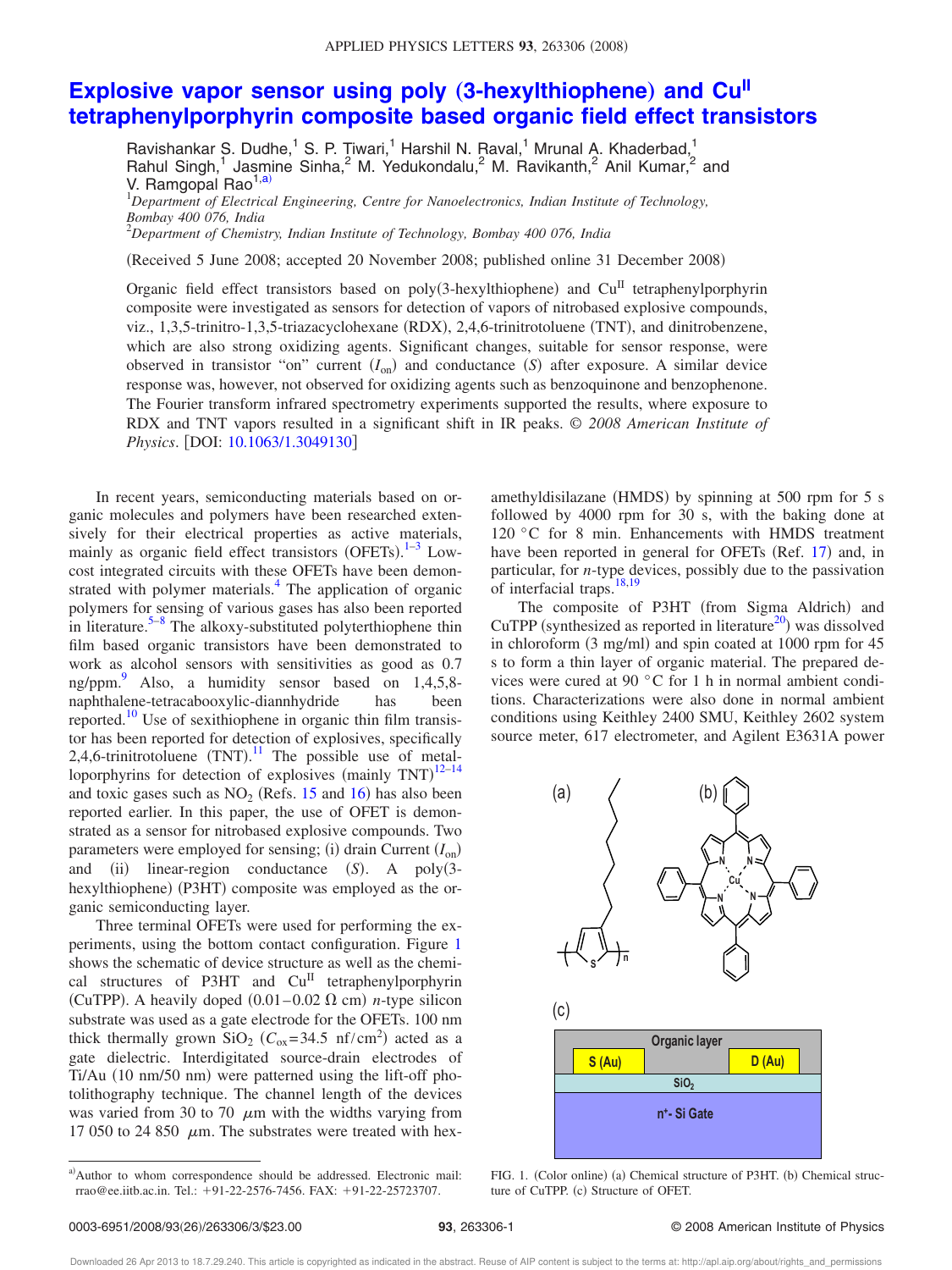

FIG. 2. (Color online) (a)  $I_{DS}$ - $V_{DS}$  for P3HT based OFET for various values of  $V_{\text{GS}}$ , the dotted curve showing the response without RDX vapors and the solid curve with exposure to RDX vapors. (b)  $I_{DS}$ - $V_{GS}$  plot at  $V_{DS}$ =−40 V, wherein rise in current after exposing to RDX vapors is indicated.  $\blacksquare$  shows the current without exposure to RDX while the red dot shows the current with exposure. (c)  $I_{DS}$ - $V_{DS}$  characteristics for P3HT+CuTPP composite OFET for various values of  $V_{GS}$ . The dotted curve shows the response without RDX vapors and the solid curve with exposure to RDX vapors.

supply. *I*-*V* measurements were done for various gate  $(0, -5,$  $-10$ ,  $-15$ , and  $-20$  V) and drain voltages (0 to  $-40$  V). The 1,3,5-trinitro-1,3,5-triazacyclohexane (RDX) vapors were generated by heating solid RDX at 120 °C with a carrier gas flow rate of 20 SCCM (SCCM denotes cubic centimeter per minute at STP). To ensure exposure to saturated vapors, all the sensors were kept in a closed box through which RDX vapors were passed continuously for 30 min. *I*-*V* measurements for each sensor were taken before and after exposure of RDX vapors.

Initially, only P3HT was used as the organic layer. Figure  $2(a)$  shows the output characteristics  $(I_{DS} - V_{DS})$  at various  $V_{GS}$ ). The results clearly indicate that the RDX vapors did not have any considerable effect on the  $I_{DS}$  of the sensing devices. Change in conductance of the film, measured in the linear region of operation, was found to be negligible  $(1\% -$ 2%). A plausible explanation could be the inability of the nonaromatic RDX molecular interaction with the  $\pi$ -cloud of P3HT. However, it is interesting to note that appreciable changes in  $I_{on}$  (15%–20%) and conductance (8%–10%) were observed on exposure to TNT vapors. The improved sensitivity to TNT could be due to the strong  $\pi$ - $\pi$  interactions between the electron-deficient aromatic TNT molecule and the P3HT polymer. TNT molecules are strong acceptors and hence when they are in the vicinity of P3HT, due to the binding with metalloporphyrins, they can cause a change in



FIG. 3. Fourier transform infrared (FTIR) spectra, wherein (a) is of pure RDX, (b) is for P3HT+CuTPP, and (c) is for P3HT+CuTPP after exposing to RDX vapors. Shifts in peaks are clearly seen in part (c) indicating the binding of RDX molecules to the polymer composite.

the charge carrier characteristics, due to a change in concentration, mobility, or because of different charge carriers becoming more active, resulting in a change in the conductance.

Equation  $(1)$  was used to obtain conductance,<sup>2</sup> where the values of field effect mobility  $(\mu)$  and threshold voltage  $(V_T)$ were obtained by a linear fit between the  $I_D-V_{GS}$  data measured at  $V_{DS}=-2$  V and Eq. (2), expression for drain current of a transistor in the linear region.<sup>2</sup>

$$
S = \mu C_{ox} \frac{W}{L} (V_{GS} - V_T), \qquad (1)
$$

$$
I_{\rm DS} = \frac{1}{2} \mu C_{ox} \frac{W}{L} \bigg[ (V_{\rm GS} - V_T) V_{\rm DS} - \frac{1}{2} V_{\rm DS}^2 \bigg],\tag{2}
$$

$$
\sigma = Nq\mu,\tag{3}
$$

where  $\mu$  is the field effect mobility,  $C_{\text{ox}}$  is the capacitance per unit area of the gate dielectric  $[F/cm^2]$ ,  $V_T$  is the threshold voltage,  $W$  (width) and  $L$  (length) are the dimensions of the semiconductor channel defined by the source and drain electrodes of the transistor,  $\sigma$  is the film conductivity,  $N$  is the total number of carriers per unit area in the film, and *q* is the electron charge.

Motivated by previous studies on the formation of molecular complexes between metalloporphyrins and various  $acceptors, <sup>22</sup>$  the same experiment was now repeated with P3HT and CuTPP as the organic layer. Figure  $2(c)$  shows the output characteristics in this case. The solid and dotted lines represent the *I*-*V* characteristics with and without exposure to RDX vapors, respectively. Figure  $2(b)$  shows the change in drain current measured at different gate voltages. This comparison clearly indicates that there is a significant rise in the drain current after exposure to RDX vapors. Significant change  $(10\% - 15\%)$  was also observed in the conductance of the film. Superior sensor response in this case could be due to the well-known strong tendency to form coordinate bonding between the metalloporphyin molecule and the nitrogroup<sup>22</sup> as well as the  $\pi$ -stacking between the porphyrins and aromatic rings of the P3HT polymer.<sup>12</sup> The RDX molecule, now bound to the porphyrin cavity, is able to come